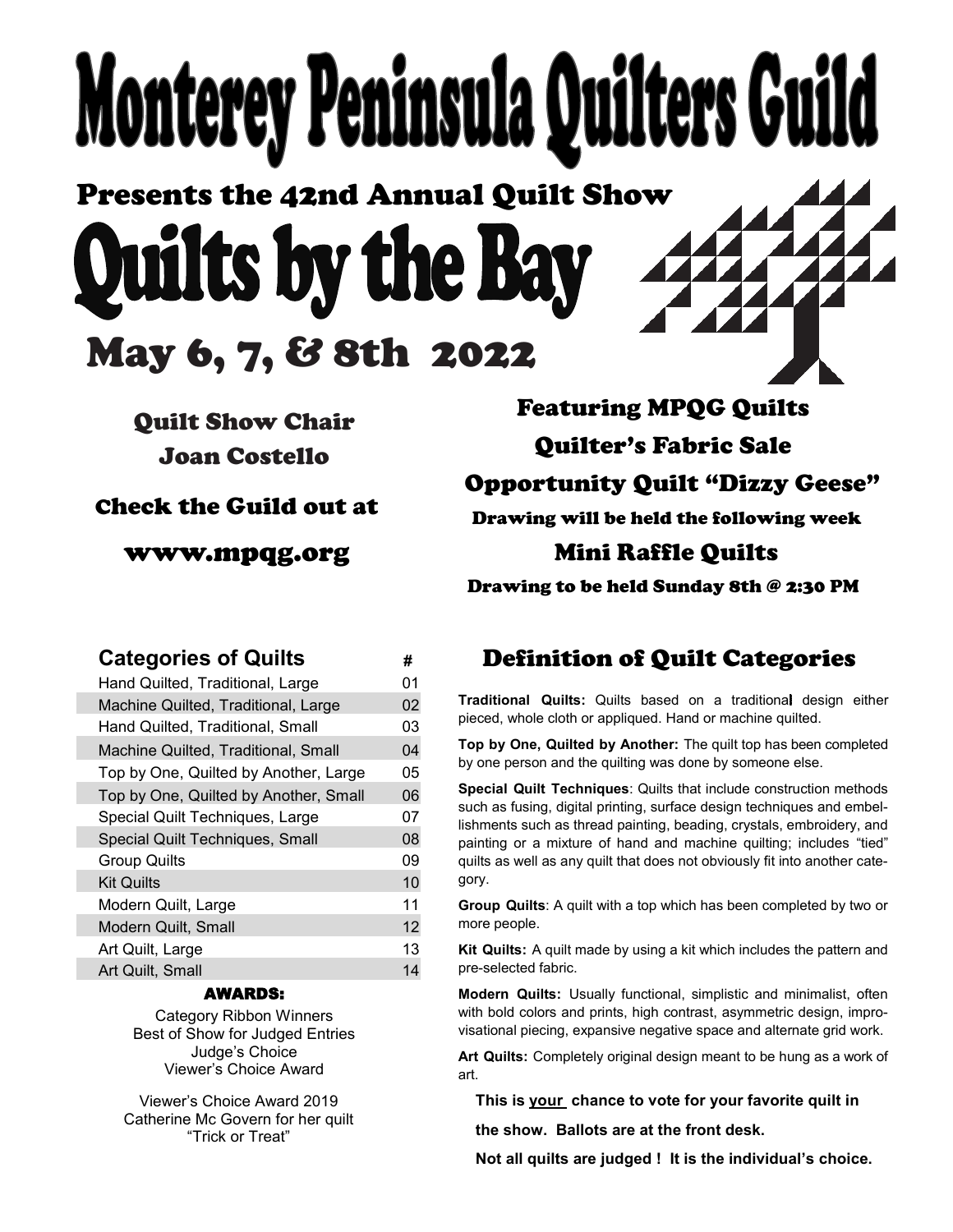| Show # | Quilters               | <b>Title/ Judging Category</b> | Show#          | Quilters              | <b>Title/ Judging Category</b> |
|--------|------------------------|--------------------------------|----------------|-----------------------|--------------------------------|
| 34     | Janyce Anderson        | Japanese Screen Quilt, 03      | 107 \$\$       | Joy Colangelo         | Sandhill Crane II              |
| 166    | Janyce Anderson        | Sheepish Ferris Wheel          | 102 \$\$       | Joy Colangelo         | Crow Tryptic                   |
| 29     | Janyce Anderson        | Kaleidoscope Fun               | 103 \$\$       | Joy Colangelo         | Quail Tryptic                  |
| 7      | Janyce Anderson        | Midnight at the Oasis          | 104 \$\$       | Joy Colangelo         | <b>Gull Tryptic</b>            |
| 37     | Janyce Anderson        | Bullseye x 4                   | 105 \$\$       | Joy Colangelo         | Sandhill Crane I               |
| 38     | Sherrill Ash           | Amethyst Crystals, 05          | 17             | June Cornell          | Away in a Manger, 08           |
| 78     | Sherrill Ash           | Abstract Leaf, 14              | 1              | June Cornell          | North Star Wildflowers         |
| 148    | Sherrill Ash           | Where My Heart Lives           | $\overline{2}$ | June Cornell          | <b>Basket of Flowers</b>       |
| 53     | Sherrill Ash           | Arturus Shield                 | 19             | June Cornell          | Happy Trails to You            |
| 118    | Christine Beach        | Artichoke Dragon, 08           | 6              | June Cornell          | History That Teaches Us, 05    |
| 196    | Cbeach/Patty Menweg    | Wonky Winter Trees, 09         | 163            | Joan Costello         | <b>Ecstatically Stoked</b>     |
| 86     | Christine Beach        | <b>Scrappy Stars</b>           | 192            | Joan Costello         | Beatlemania                    |
| 201    | <b>Christine Beach</b> | Hazel & Bloom                  | 141            | Joan Costello         | Home Is Where the Heart Is     |
| 173    | <b>Christine Beach</b> | Steampunk Sheep                | 71             | Joan Costello         | Staying Cool, 13               |
| 8      | Debbie Biller          | Debbie's Dear Jane             | 31             | Joan Costello         | Supreme Being                  |
| 25     | Debbie Biller          | Sedona Storm, 02               | 128            | Joan Costello         | Blue Heron / Frog Pond, 13     |
| 125    | Vivienne Bishop        | <b>Birds</b>                   | 66             | Helen & Kate Egerton  | Border Sampler, 09             |
| 152    | Linda Branting         | Home Sweet Home                | 5              | Helen Egerton         | Liberty Floral Wreath, 04      |
| 39     | Linda Branting         | Indigo Snowball, 05            | 110            | Helen Egerton         | My First Attempt!              |
| 79     | Linda Branting         | Tune In                        | 139            | Helen Egerton         | Sunbonnet Sue Visits           |
| 123    | Cindy Brown            | Yosemite                       | 97             | Helen Egerton         | Three Sheets to the Wind       |
| 156    | Cindy Brown            | Home Is Where Enzo Is          | 73             | Donna Foote           | Scrap Salad                    |
| 122    | Cindy Brown            | Octopus Garden, 04             | 129            | Claudia Gano          | <b>Twisted Tree</b>            |
| 119    | Cindy Brown            | Childhood Memories, 08         | 151            | Claudia Gano          | Cachagua It's Home, 14         |
| 117    | Cindy Brown            | Harry the Hedgehog             | 40             | Claudia Gano          | <b>Blue Birds Fly</b>          |
| 120    | Cindy Brown            | Where Did Everybody Go         | 116            | <b>CG/Nikki Mills</b> | Family Tree, 09                |
| 143    | Judi Brown             | Heartstrings                   | 30             | Linda Garofalo        | Peace On Earth, 14             |
| 21     | Judi Brown             | Stormy Sea On Point            | 94             | Linda Garofalo        | Greek Village, 07              |
| 47     | Judi Brown             | Colorful Prism                 | 74             | Marcia Givvin         | <b>Trees</b>                   |
| 165    | Kathrin Brown          | Liberty Sheep                  | 167            | Marcia Givvin         | There Is Only One Ewe!         |
| 20     | Kathrin Brown          | Red Star At Sea                | 46             | Lori Green            | Knock, Knock                   |
| 54     | Kathrin Brown          | Sunny, 09                      | 109            | Lori Green            | Luminosity in Blue             |
| 83     | Kathrin Brown          | Halloween Wanderer             | 49             | Lori Green            | Modern Goose Chase             |
| 153    | Kathrin Brown          | My Friends and Neighbors       | 175            | Mary Kay Hamilton     | Up and Away, 04                |
| 181    | <b>Gudny Campbell</b>  | A River Runs Through It        | 185            | Mary Kay Hamilton     | Aline's Cala Lilies, 13        |
| 142    | <b>Gudny Campbell</b>  | My New Home                    | 145            | Mary Kay Hamilton     | Love Is in the Air             |
| 58     | <b>Gudny Campbell</b>  | <b>Wedges and Curves</b>       | 147            | Mary Kay Hamilton     | 2021 MPQG Challenge            |
| 56     | <b>Gudny Campbell</b>  | Curves                         | 42             | Gloria Hatton         | Springtime Dogwoods, 06        |
| 135    | <b>Gudny Campbell</b>  | Koalas                         | 190            | Linda Herrera         | <b>Spring Possibilities</b>    |
| 22     | Kathleen Clancy        | The Restless Sea               | 23             | Linda Herrera         | Complicated & Intriguing, 05   |
| 134    | <b>Heather Clifton</b> | Going Squatching               | 121            | Linda Herrera         | Sisters, 06                    |
| 132    | <b>Heather Clifton</b> | Sunflowers, 04                 | 75             | Connie Isais          | Sisters Happy Scrappy          |
| 111    | <b>Heather Clifton</b> | Flushy Fishy                   | 85             | Rita Jacques          | Salem Witches Quilt Show, 05   |
| 113    | Heather Clifton        | Geometric Honey Bee            | 12             | Rita Jacques          | Stars of Friendship            |
|        |                        |                                |                |                       |                                |

**Categories # refer to quilt type. Dollar signs \$\$ refer to quilts for sale - see front desk.**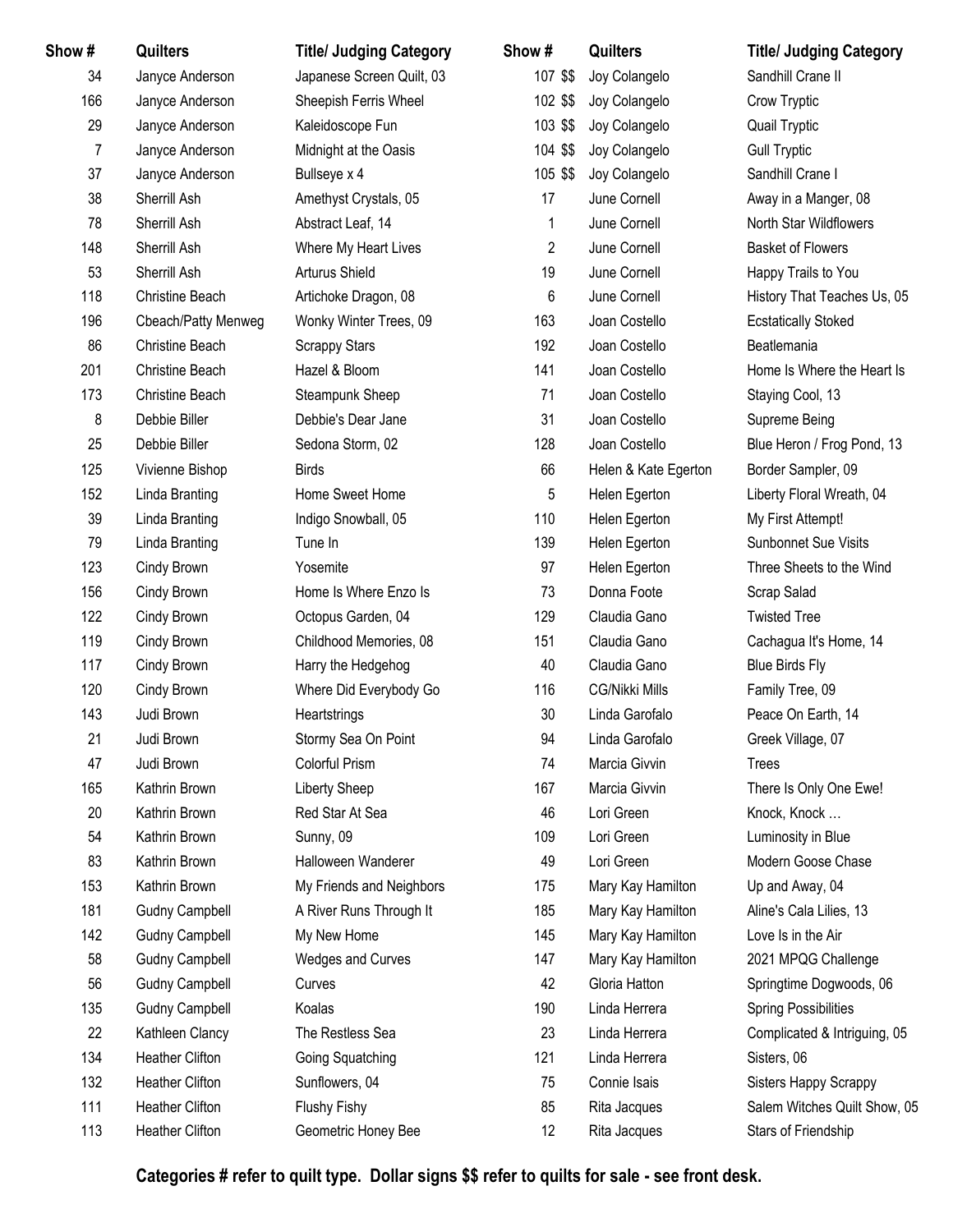| Show #   | Quilters                                  | <b>Title/ Judging Category</b> | Show#   | Quilters                | <b>Title/ Judging Category</b> |
|----------|-------------------------------------------|--------------------------------|---------|-------------------------|--------------------------------|
| 26       | Rita Jacques                              | <b>Scrappy Medallion</b>       | 179     | Sally Miller            | A River Runs Through It        |
| 41       | Julie Jezowski                            | Patrick's Quilt                | 98 \$\$ | <b>Sally Miller</b>     | Zig Zag II, 11                 |
| 33       | Colleen Johnson                           | Oh My Gosh -- Just Dots        | 189     | SM/Teresa Heyerdahl     | Teresa's Moose Quilt, 09       |
| 28       | Colleen Johnson                           | A Turbulent Storm, 05          | 178     | Regina Moore            | A River Runs Through It        |
| 159      | Diana Kitchen                             | <b>Fantasy Birds</b>           | 188     | Regina Moore            | Shadows, 04                    |
| 158      | Diana Kitchen                             | <b>Fantasy Birds</b>           | 72      | Cheryl Murphy           | Swirls of Summer, 02           |
| 161      | Diana Kitchen                             | <b>Fantasy Birds</b>           | 70      | Noreen Nance            | Forest Magic at the Aquarium   |
| 160      | Diana Kitchen                             | <b>Fantasy Birds</b>           | 126     | Noreen Nance            | Magic of the Aquarium          |
| 35       | Marilee Kline                             | Climate Change                 | 183     | Nancy Ogimachi          | A River Runs Through It        |
| 10       | Marilee Kline                             | Nature's Neutrals              | 13      | Carole Olsen            | The Little Houses              |
| 57       | Marilee Kline                             | Up, Up and Away, 05            | 64      | Carole Olsen            | Transition Owls, 05            |
| 87       | Jeanne R. Krener                          | Oak Moth                       | 157     | Carole Olsen            | Quilting to My Heart's Content |
| 52       | Jeanne Krener                             | Escher's 'Flor de Pascua', 06  | 164     | Carole Olsen            | Counting Sheep in the Zoo      |
| 24       | Faith Lancaster                           | Ombréd Waves, 04               | 48      | Carole Olsen            | Practice Social Distancing, 06 |
| 133      | Faith Lancaster                           | Distinguished Gentleman, 08    | 32      | Carole Olsen            | My Monterey Angel              |
| 88       | Cecelia Larsen                            | United We Stand, 11            | 200     | Marcia Olsen            | Magic Inch 'Whiskers'          |
| 171      | Cecelia Larsen                            | Chic Sheep, 03                 | 112     | Marcia Olsen            | Medallion of Roses             |
| 77       | Terry Lathrop                             | <b>Colorful Casitas</b>        | 127     | Mary E. Parsons         | Tidepool                       |
| 43       | Darcy Latta                               | Marshland                      | 91      | Mary E. Parsons         | Fantasy Garden                 |
| 69       | Darcy Latta                               | Aquarium, 02                   | 93      | Mary E. Parsons         | Angry Crows                    |
| 95       | Darcy Latta                               | Virtual Vacation Paris, 04     | 90      | Mary E. Parsons         | Pillows                        |
| 108      | Darcy Latta                               | Ocean Emperor                  | 194     | Linda Phillips          | <b>Stars and Sunset</b>        |
| 130      | Darcy Latta                               | Clementine                     | 27      | Linda Phillips          | Storm at Sea, Traditional, 02  |
| 184      | Stella LePine                             | A River Runs Through It        | 9       | Linda Phillips          | Linda's Baby Jane, 01          |
| 176      | Regina Liske                              | <b>Best Friend</b>             | 191     | Marilyn Pospishil-Greve | Spicy Enchilada                |
| 140      | Regina Liske                              | All You Need Is Love           | 124     | Marilyn Pospishil-Greve | Nemo's Treasure, 14            |
| 197      | Regina Liske & Friends Floating Stars, 09 |                                | 59      | Marilyn Pospishil-Greve | Waltzing Matilda, 03           |
| 177      | Regina Liske                              | A River Runs Through It        | 187     | Marilyn Pospishil-Greve | Quit Monkeying Around          |
| 169      | Regina Liske                              | <b>Counting Sheep</b>          | 114     | Marilyn Pospishil-Greve | A Bird's Eye View              |
| 137      | Cathy Maddox                              | Ombré Butterflies              | 131     | Katherine Reader        | Alaskan Midwinter, 14          |
| 63       | Phyllis Martin                            | I Spy with My Little Eye, 07   | 115     | Katherine Reader        | Cup-of-Gold, 14                |
| 162      | Phyllis Martin                            | Birds in the Forest            | 92      | Katherine Reader        | <b>Watercolor Dreams</b>       |
| 149      | Phyllis Martin                            | Home Sweet Home                | 180     | Liz Rondelle            | A River Runs Through It        |
| 193      | <b>Cindy Mattos</b>                       | Ob-La-Di, Beatle Quilt         | 65      | Liz Rondelle            | GreenTea & Sweet Beans 01      |
| 138      | An McDowell                               | Celebrating Black Women, 06    | 168     | Carolyn Rowland         | Little Bo Peep, 04             |
| 96       | Catherine McGovern                        | Kawandi                        | 172     | Deborah Ryan            | Fenced In                      |
| 14       | Catherine McGovern                        | Dreaming of Honey Bees, 03     | 81      | Deborah Ryan            | Infrequent Instances           |
| 150      | Catherine McGovern                        | My Heart Is My Home            | 155     | Deborah Ryan            | Shelter from the Storm         |
| 62       | Catherine McGovern                        | The Naïve Melody, 11           | 99      | Deborah Ryan            | My Mom's Bow Ties              |
| 89       | Catherine McGovern                        | Tulips for Gwen                | 82      | Deborah Ryan            | Sinking Sun                    |
| 68       | Patty Menweg                              | Sugar Bear, 05                 | 80      | Deborah Ryan            | Reflections                    |
| 100      | Patty Menweg                              | Geese & Goslings, 05           | 36      | Beverly Schiavon        | Halo Medallion                 |
| 61       | Susan Michelson                           | Shanghai Moon, 01              | 84      | Beverly Schiavoni       | <b>Baltimore Halloween</b>     |
| 136 \$\$ | <b>Sally Miller</b>                       | After Moose                    | 199     | <b>Elaine Seely</b>     | Rocking Chair Quilt, 06        |